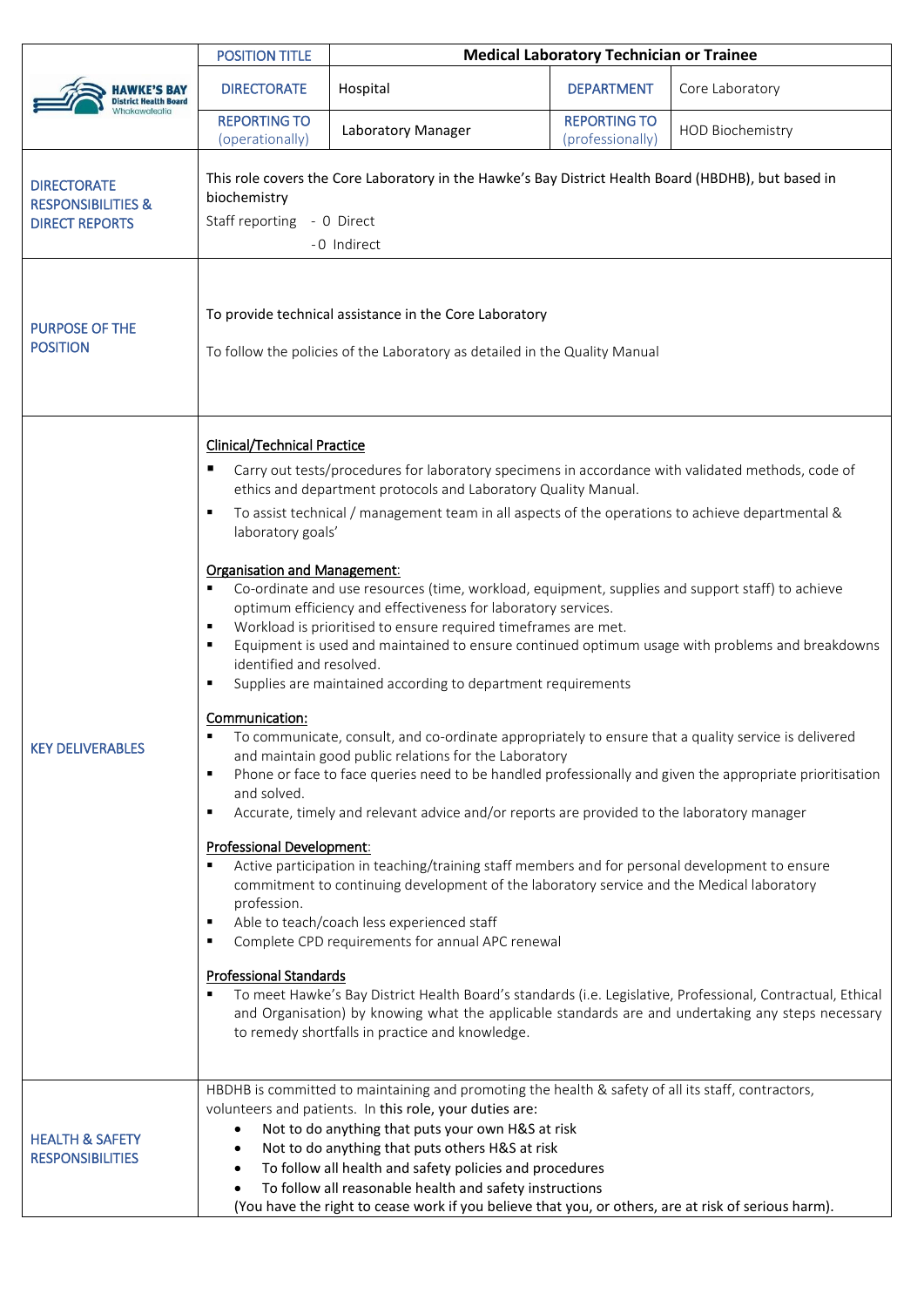|                                                          | <b>INTERNAL</b>                                                                                                                                                                                                                                                         | <b>EXTERNAL</b>                                                                                             |  |  |
|----------------------------------------------------------|-------------------------------------------------------------------------------------------------------------------------------------------------------------------------------------------------------------------------------------------------------------------------|-------------------------------------------------------------------------------------------------------------|--|--|
| <b>KEY WORKING</b><br><b>RELATIONSHIPS</b>               | Laboratory Manager<br>٠<br>HOD Biochemistry Laboratory<br>٠<br><b>HBDHB Clinical Director</b><br>٠<br>Hawke's Bay Hospital Laboratory Staff<br>٠<br>HBDHB Laboratory Quality Coordinator<br>٠<br>Hawke's Bay Hospital Laboratory HODs<br>٠<br>Other hospital staff<br>٠ | Patients and Caregivers<br>٠<br>Clinicians<br>п<br><b>Nursing Staff</b><br>Other Hospital Staff<br>GPs<br>п |  |  |
| <b>DELEGATION AND</b><br><b>DECISION</b>                 | A trainee technician works under the supervision of a registered medical laboratory scientist or medical<br>laboratory technician.<br>A registered technician works under the direction of a registered medical laboratory scientist or delegate                        |                                                                                                             |  |  |
| <b>HOURS OF WORK</b>                                     | 80 per fortnight, rostered and rotating,                                                                                                                                                                                                                                |                                                                                                             |  |  |
| <b>EMPLOYMENT</b><br><b>AGREEMENT &amp; SALARY</b>       | Allied, Public Health & Technical Workers MECA according to qualifications and experience                                                                                                                                                                               |                                                                                                             |  |  |
| <b>DATE</b>                                              | May 22022                                                                                                                                                                                                                                                               |                                                                                                             |  |  |
| <b>EXPENDITURE &amp; BUDGET</b><br><b>ACCOUNTABILITY</b> | $\blacksquare$<br>$\bigcirc$                                                                                                                                                                                                                                            |                                                                                                             |  |  |
| <b>SCOPE &amp; COMPLEXITY</b>                            | Carry out tests/procedures for laboratory specimens in accordance with validated methods, code of<br>ethics and department protocols and Laboratory Quality Manual                                                                                                      |                                                                                                             |  |  |